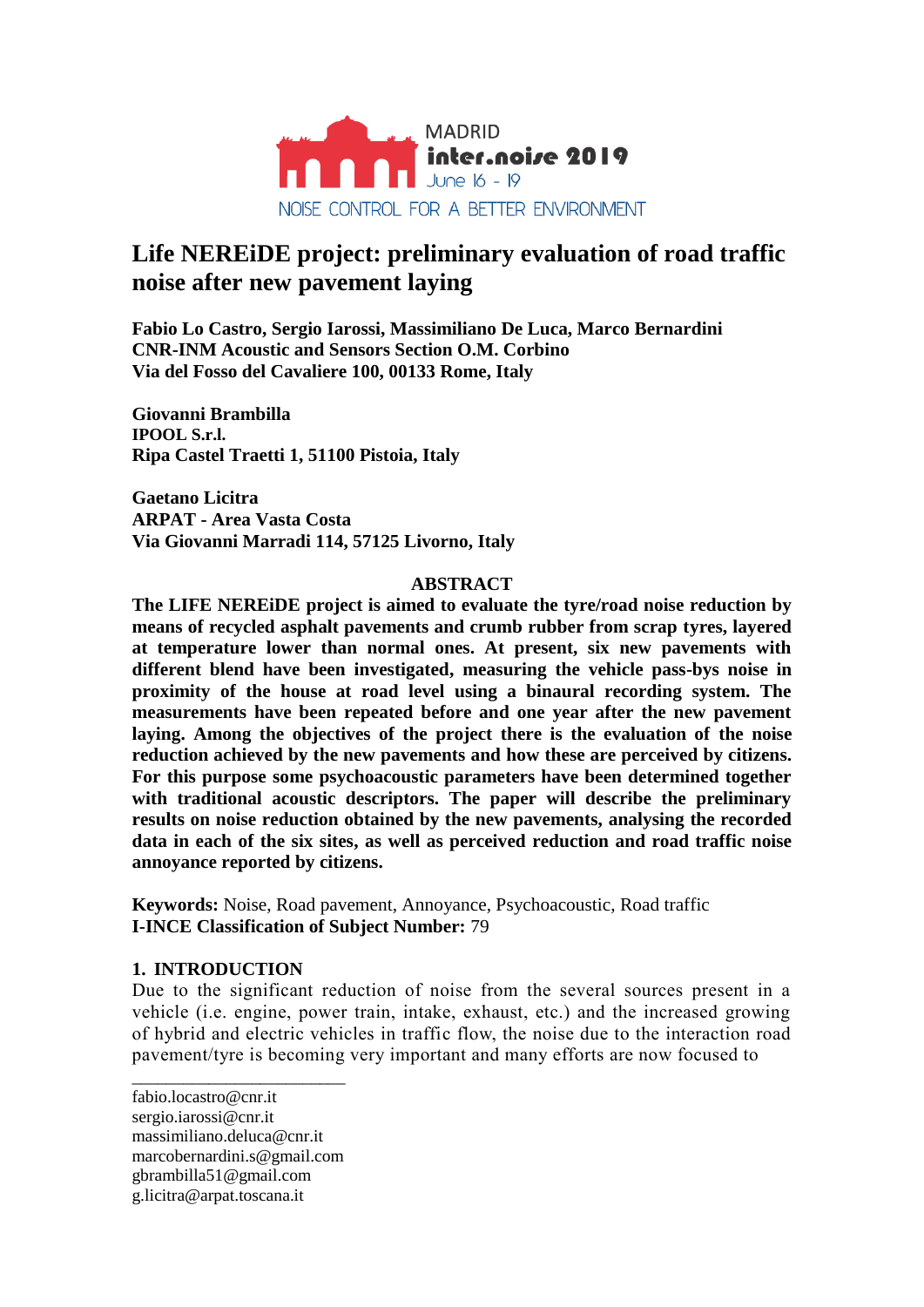mitigate such noise [1-4]. The acoustic performances of road pavements can be characterized by the statistical pass-by SPB method (ISO 11819-1) and/or the ISO Close ProXimity CPX method (ISO 11819-2). However, the noise descriptors provided by these standardized measurement methods are not directly related to the sound perception of people. For instance, the real noise reduction due to the road pavement decreases over the time and it is often below the perceived just noticeable difference (JND). Thus, additional parameters more related to the sound perception are needed to provide further information on the potential benefit of low-noise road pavements.

The present paper describes the observed changes of the values of some psychoacoustic parameters corresponding to the conditions "before" and "after" the laying of new road surfaces with different acoustical characteristics, as well as the differences in noise annoyance responses given by the interviewed population sample.

#### **2. METHODOLOGY**

According to the programme of the NEREiDE LIFE project [5], "before" and "after" noise monitoring campaigns and social surveys have been carried out in the Municipality of Massarosa (Tuscany Region, Italy) in June 2017 and November 2018 respectively.

The acoustic and psychoacoustic parameters have been determined from binaural digital sound recordings of the road traffic noise, performed by the binaural headset BHS II (HEAD acoustics), a headset/microphone unit for aurally adequate recording, equipped with calibratable high-end ICP® microphones. The headset was connected to the SQobold mobile 4-channel recording and playback system.

The six sites, along the SR 439 "Sarzanese" road in the Municipality of Massarosa and shown in Figure 1, have been selected according to the plans of pavement restoration of Tuscany Region. In all the sites, the asphalt present, before of the new pavement laying, was older than 10 years and it has been replaced by new pavements composed by recycled asphalt and crumb rubber from scrap tyres, performing a lower noise emission than that by traditional asphalt, which has also a good duration [4].



*Figure 1. The six selected sites along the SR439 "Sarzanese" road in the Municipality of Massarosa (picture from Google Earth).*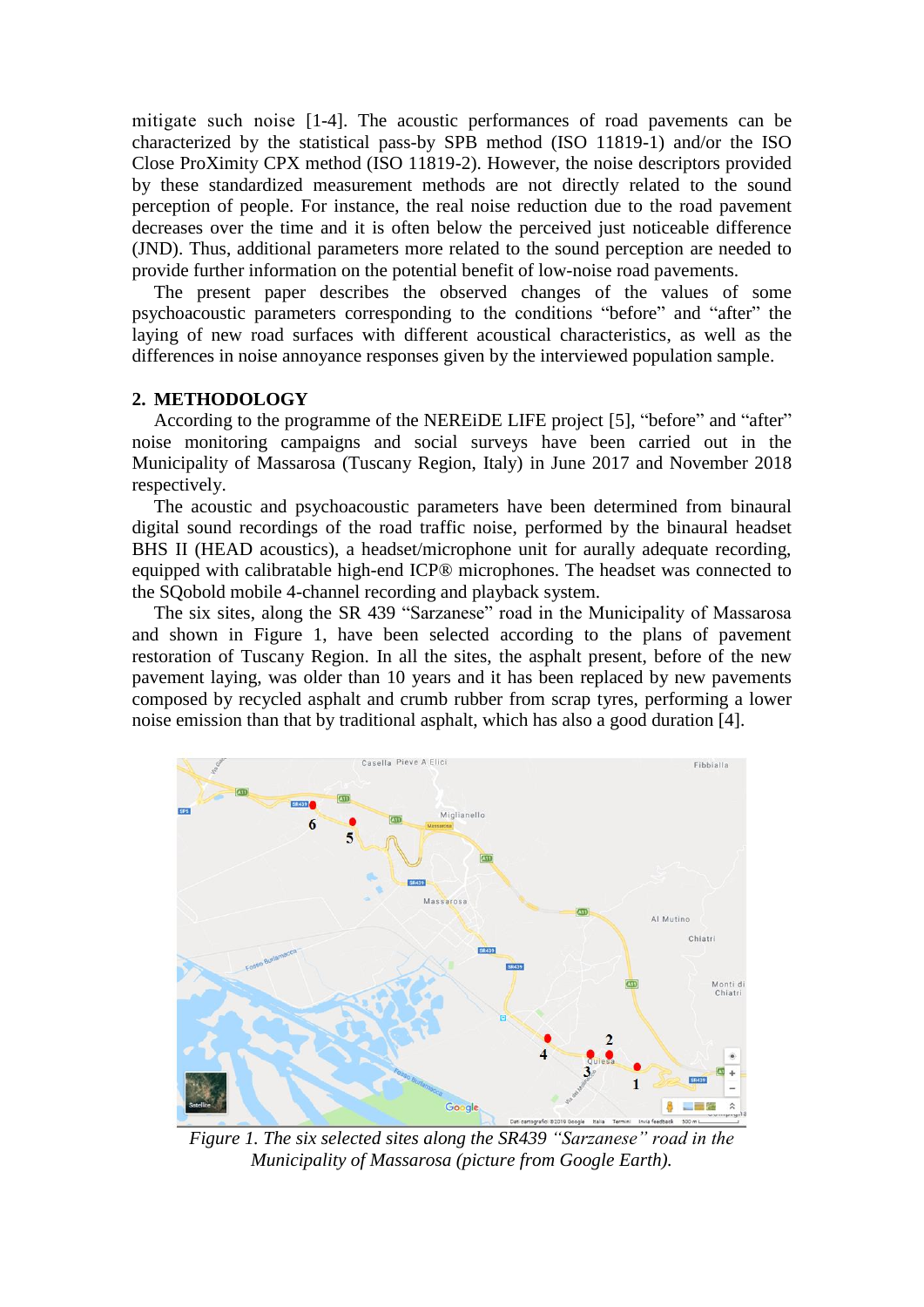Figure 2 shows the noise map at the road stretches including points 5 and 6 due to road traffic in the "before" set-up, namely the old asphalt. The characteristics of the new pavement [6] at each site are little different in order to evaluate the best one by a comparison of the results of the "before" and "after" measurement campaigns. Table 1 shows the different typology of asphalt surfaces at each site, where has been used crumb rubber (CR) from end of life tyres.



*Figure 2. Noise map of the road traffic noise including sites 5 and 6 in the "before" setting; day-time LAeq; height from ground: 4 m.*

*Table 1 – Different type of road pavements used in step 1 of LIFE NEREiDE Project [6]*

| <i>Site</i> | Typology of pavement | Description                                  |
|-------------|----------------------|----------------------------------------------|
|             | <b>OPEN Wet</b>      | Open graded surface course 0-8 containing CR |
|             | GAP Wet              | Gap graded surface course 0-8 containing CR  |
| 3           | Reference GAP        | Gap graded surface course 0-10               |
|             | <b>GAP Dry</b>       | Gap graded surface course 0-8 containing CR  |
|             | <b>OPEN Dry</b>      | Open graded surface course 0-8 containing CR |
| 6           | Reference OPEN       | Open graded surface course 0-10              |

Each selected site was along a straight stretch of the road and the recordings were taken both at the kerbside and also behind the first row of houses facing the main road.

The binaural recordings, carried out during day-time period and in good weather conditions with wind speed less than 5 m/s, lasted the time needed to record a sufficient number of vehicle pass-bys to get an average variation in individual vehicle noise emission around 1 dB. Because it was not possible to control the composition of the traffic flow and its speed, only the total number of pass-bys was counted for later postprocessing.

Afterwards, the sound recordings have been processed to remove sounds from sources different from road traffic and intervals of silence due to absence of vehicle pass-bys, being both not related to the tyre/road noise. The resulting recordings have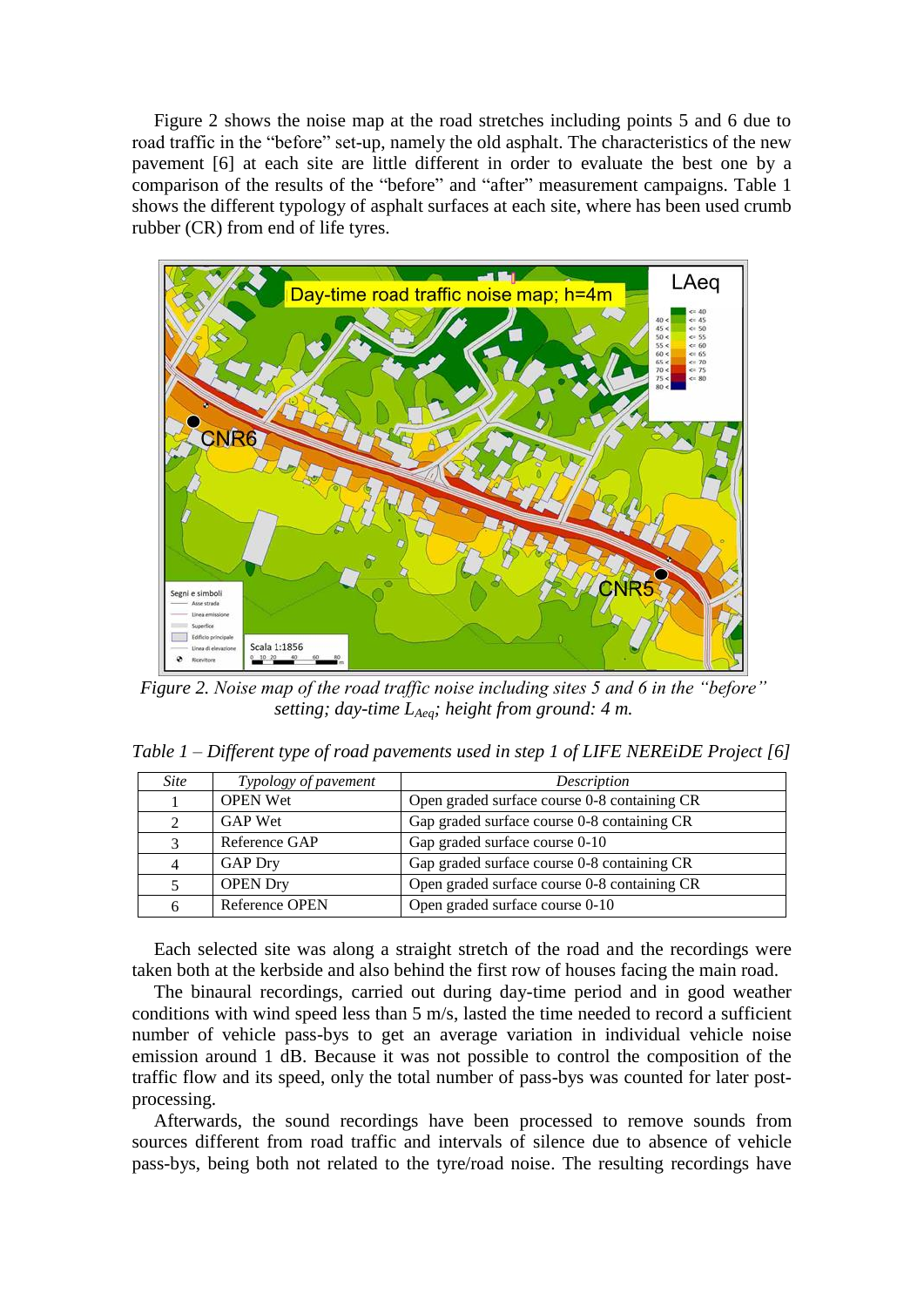been analysed using the ArtemiS SUITE v10.1, in order to determine the acoustic and psychoacoustic descriptors reported in Table 2, as well as the parameters:  $L_{Ceq}$ - $L_{Aeq}$ ,  $L_{A10}$ - $L_{A90}$ ,  $N_5$ - $N_{50}$  and  $N_5/N_{90}$ . All the descriptors have been applied to evaluate the differences between the "before" and "after" settings in order to determine whether their performance in detecting the noise reduction obtained by the new laid pavement is more efficient than dB(A) level and if they are more effective also in detecting the difference in road traffic noise perception.

The benefit achieved by the new road pavement in terms of perceived noise annoyance reduction has been evaluated by comparing the subjective ratings reported by the population sample in the "before" [7] and "after" settings.

| Equivalent continuous sound pressure level<br>$L_{eq}$ [dB], [dB(A)], [dB(C)]                               | Sharpness S, $S_{\text{max}}$ , $S_5$ , $S_{10}$ , $S_{50}$ , $S_{90}$ , $S_{95}$ , [acum]                                     |
|-------------------------------------------------------------------------------------------------------------|--------------------------------------------------------------------------------------------------------------------------------|
| Sound pressure levels (SPL) percentiles<br>$L_{A5}$ , $L_{A10}$ , $L_{A50}$ , $L_{A90}$ , $L_{A95}$ [dB(A)] | Roughness R, $R_{\text{max}}$ , N <sub>5</sub> , N <sub>10</sub> , N <sub>50</sub> , N <sub>90</sub> , N <sub>95</sub> [asper] |
| A-weighted SPL $L_{\text{Amax}}$ [dB(A)]                                                                    | Fluctuation Strength F, $F_{\text{max}}$ , $F_5$ , $F_{10}$ , $F_{50}$ , $F_{90}$ , $F_{95}$ [vacil]                           |
| Loudness N, $N_{\text{max}}$ and percentiles $N_5$ , $N_{10}$ ,                                             | 1/3 octave band spectrum $L_{eq}$ [dB] and its centre of                                                                       |
| $N_{50}$ , $N_{90}$ , $N_{95}$ [sone]                                                                       | gravity $G_{50-10000}$ [Hz]                                                                                                    |

*Table 2 – Acoustic and psychoacoustic descriptors determined for noise recordings*

Self-rating of noise annoyance has been assessed by two different scales: 5-point verbal and the 11-point numerical, as recommended by ICBEN [8]. Even though they look similar, the statistical procedure to be applied to the obtained data are rather different. As reference, the question regarding the annoyance due to road traffic noise is given in Figure 3 together with the scale used by the subjects to report their answers.

Thinking about the last few months, when you are at home, how much you were bothered, disturbed, or annoyed by the noise from the following sources?

| Noise source               | <b>NP</b> | ల | C | ົ | - | e |  | a | ⊛ |
|----------------------------|-----------|---|---|---|---|---|--|---|---|
| Road traffic<br><b>4 V</b> | ◡         |   |   |   |   |   |  |   | ັ |

*Figure 3 – Question on road traffic noise annoyance*

#### **3. RESULTS AND DISCUSSION**

#### **3.1 Acoustic and psychoacoustic parameters**

Because the real traffic flow was used as sound source, in order to directly compare the "after" and "before" settings the same number of vehicle pass-bys has been considered, that is the minimum value between the two ones, as reported in Table 3.

Site 1 2 3 4 5 6 Before 110 105 100 126 116 95 After 123 138 113 108 161 136 Selected for the "after" and "before" comparison  $1 - 110$  1 - 105 1 - 100 1 - 108 1 - 116 1 - 95

*Table 3 – Number of vehicle pass-bys at each site during recording time*

<sup>2.5</sup> Give a score on the numerical scale from 0 ( $\circledcirc$  not at all annoyed) to 10 ( $\circledcirc$  extremely annoyed) to indicate how much the noise from the sources listed below annoys or disturbs you; give only an answer for each of the perceived sources; for those not perceived darken the circle box "NP".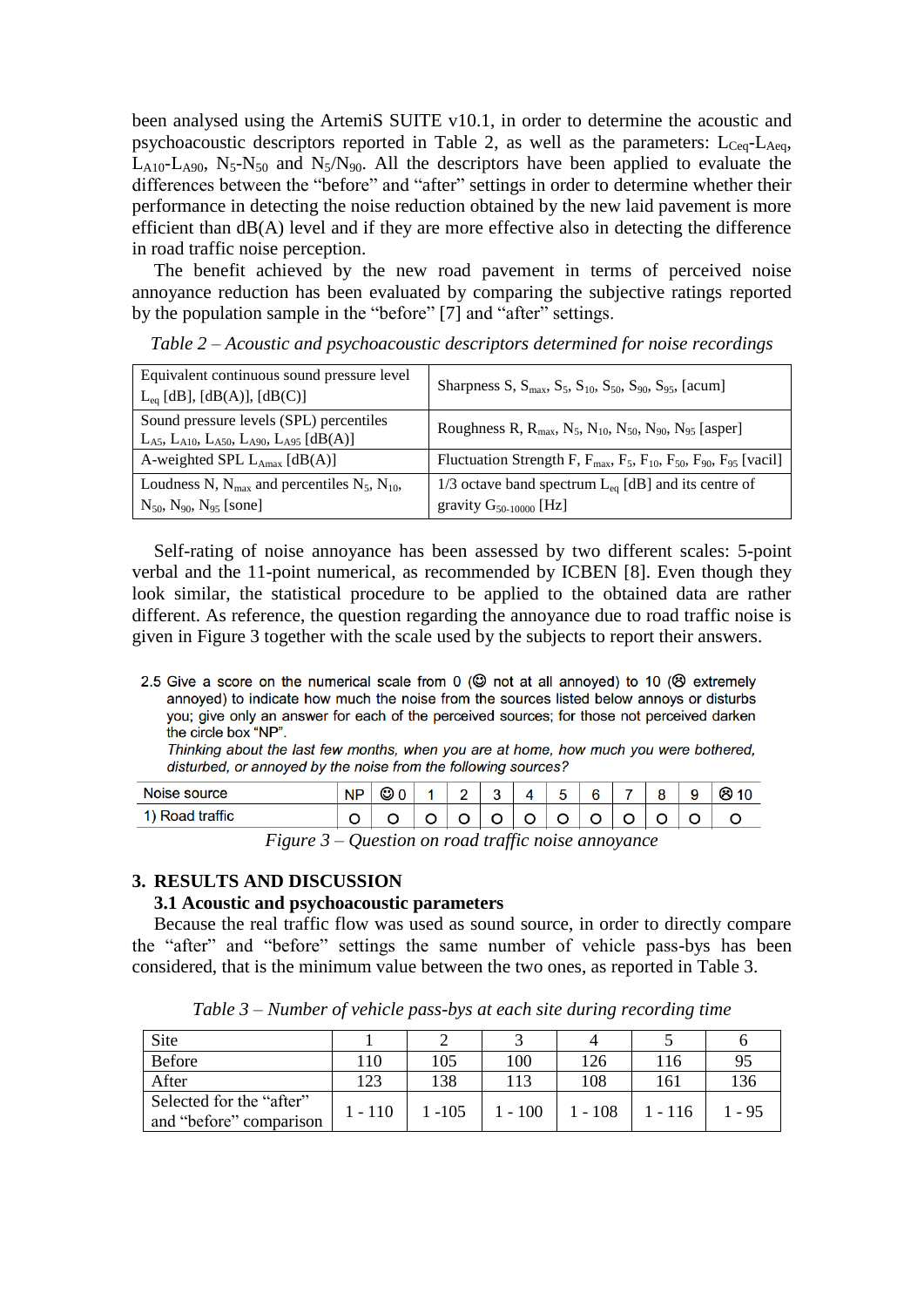It is not possible to compare every site with the others because the distance receiver/road was different. Actually, the recordings have been taken 1 m away from the façade of the receiver houses because the study is mainly focused on the perceived annoyance of the citizens living along the road.

The relative change in percentage of a parameter *x* between "after"  $x_a$  and "before"  $x_b$ settings was computed as following:

$$
RelCh = \frac{(x_a - x_b)}{x_b} \cdot 100 \quad [%]
$$
 (1)

The bar chart in Figure 4 shows the relative change in percentage of the mean values of some acoustic and psychoacoustic parameters. The relative changes are negative in all sites, excepting a small increase  $(0.4 \text{ dB})$  in  $L_{Ceq}$  value at site 1. Thus, in the "after" setting all the values decreased from those observed in the "before" setting, corresponding to a reduction of noise immission at receiver. The centre of gravity of the spectrum  $G_{50-10000Hz}$  shows a shift towards the low frequencies for all sites, with the largest relative change at sites 2 and 5. Fluctuation strength F shows the largest relative change at the remaining four sites.



*Figure 4 - Relative change in percentage of the mean values of some acoustic and psychoacoustic parameters*

In the literature there is some evidence that prediction of human response to road traffic noise might be improved by accounting for the occurrence of noise events in addition to using indicators solely based on energy equivalent or percentile measures of noise exposure. Such event-based measures provide information about the traffic noise that is uncorrelated with energy-equivalent or percentile measures and, therefore, are useful supplementary indicators to conventional road traffic noise indicators for use in impact assessment and noise management [9, 10]. Thus, in the present study the percentile LA5, more related to the noisiest events, has been considered in addition to the equivalent continuous  $L_{Aeq}$  level for the positions facing the road. On the other hand, in the positions behind the first row of houses facing the road the percentile  $L_{A95}$ , more related to the background noise and, therefore, less influenced by close sources and including that from the nearby main road, has been considered. The difference of these values between "after" and "before" settings are shown in Figure 5 where the change of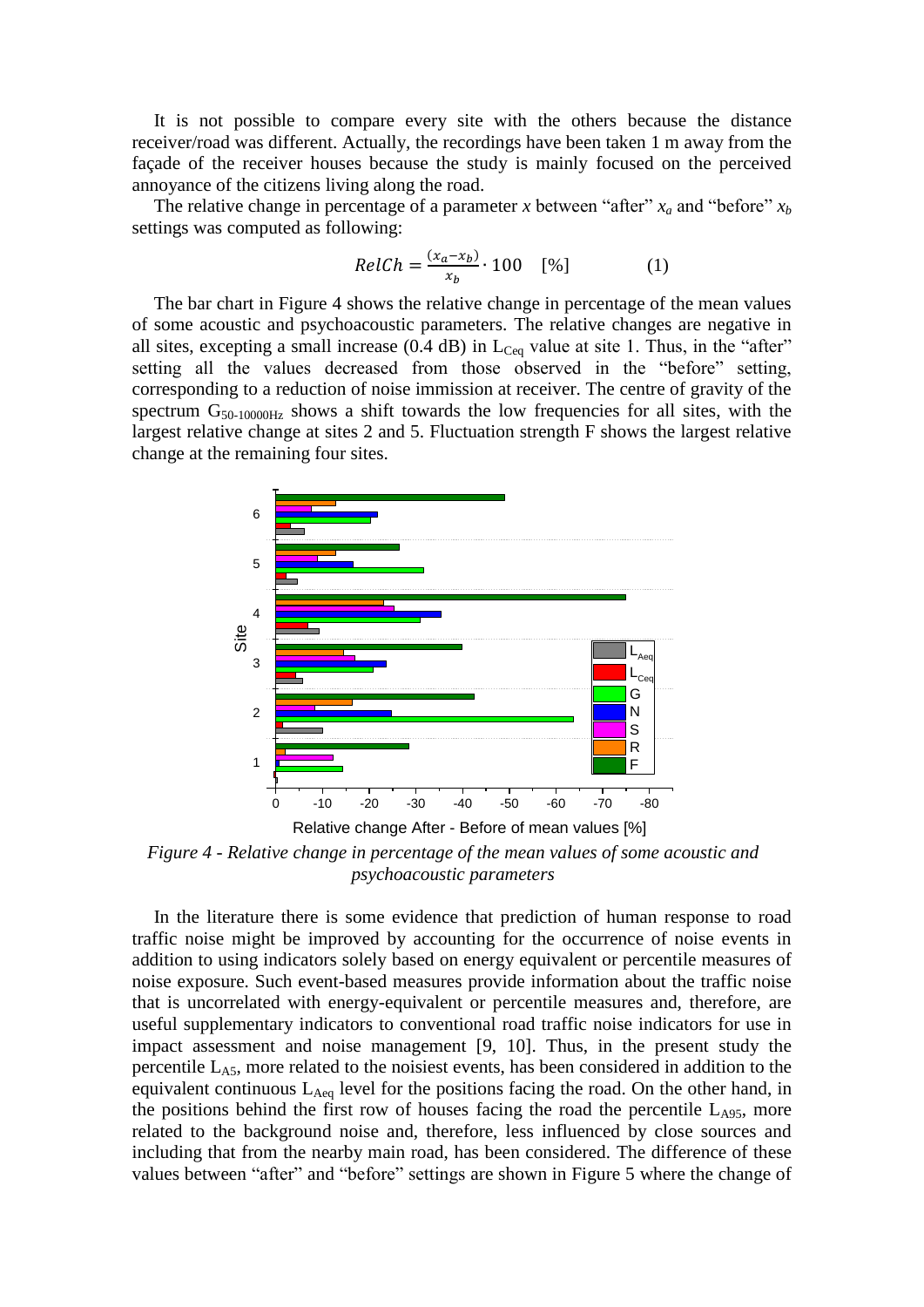difference of  $L_{Ceq}$ - $L_{Aeq}$  is also reported. In all sites facing the road, excepting site 1, the noise reduction is greater than 3 dB and the differences  $L_{Ceq}$ - $L_{Aeq}$  are always positive showing the increasing of low frequencies in the "after" setting. For the back sites, excluding site 5 where the measurements in the "before" setting were not available, only sites 4 and 6 show a reduction of  $L_{A95}$  values greater than 3 dB.



*Figure 5 –Changes of the acoustic parameters (After – Before)*

#### **3.2 Social survey on road traffic noise annoyance**

The questionnaire was delivered to about 800 people, the same sample selected in the "before" survey [7], and 279 forms were returned, corresponding to a response rate of about 35%.

The answers given on the self-rated perceived annoyance (box plot in Figure 6) show that the "after" setting median values are always lower than the corresponding values in the "before" setting; therefore, the new laying road pavement looks effective in reducing the noise immission at the receiver also from the point of view of the annoyance perceived. The percentage of the highly annoyed people is also decreased, as shown in figure 7.



*Figure 6 – Comparison of the self-rated road traffic noise annoyance (after and before)*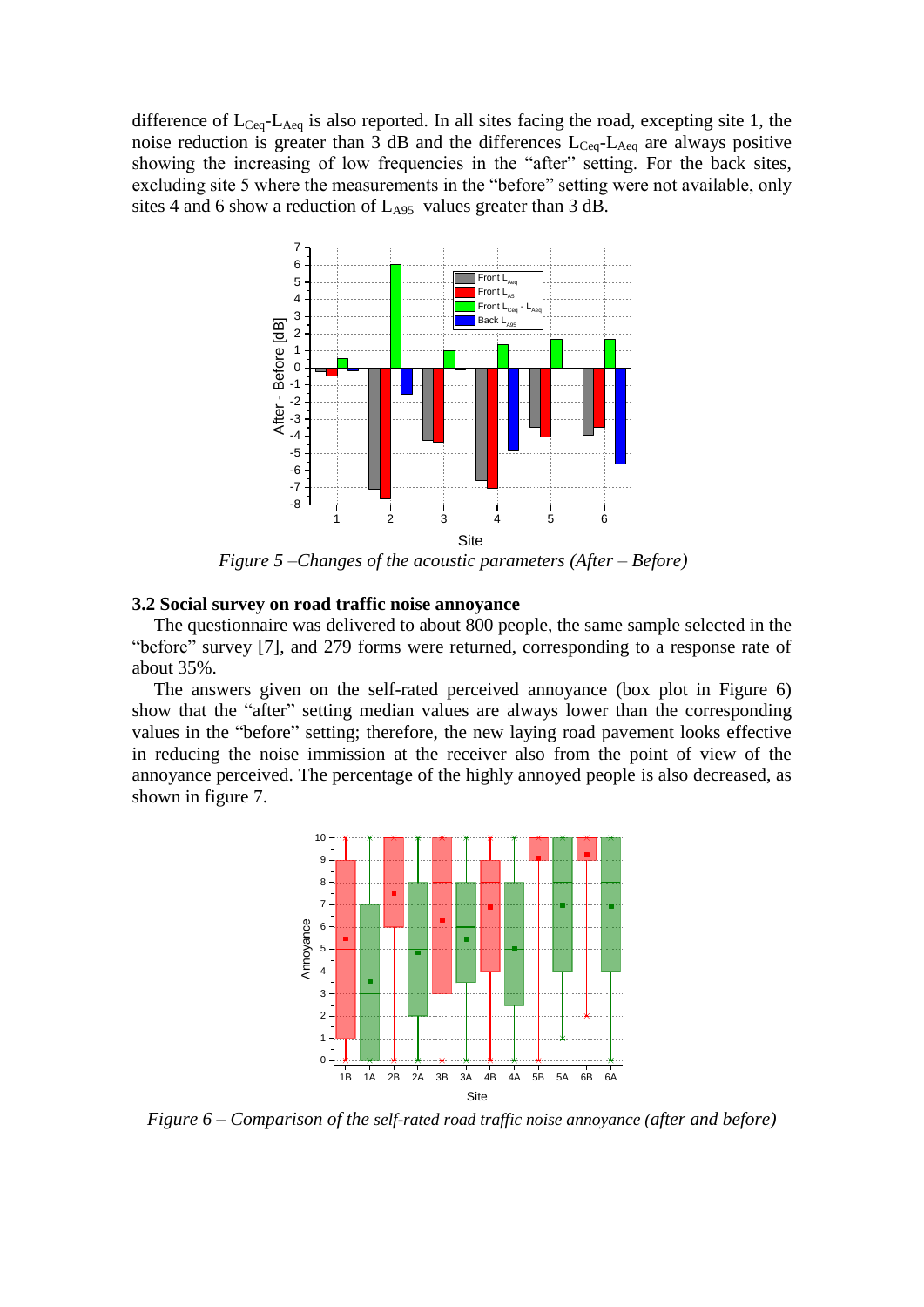

*Figure 7 – Comparison of the percentage of highly annoyed people (after and before)*

### **4. CONCLUSIONS**

This work, focused on the perception of noise by citizens living along a very busy road, reports the results of the noise monitoring activities before and after laying of innovative low emission road pavement based on crumb rubber from end of life tyres.

Both psychoacoustical and acoustical measured parameters show a reduction of values and a decrease of the self-reported annoyance. Thus, the new road pavements look effective not only from the noise data but also in terms of perceived annoyance.

## **5. ACKNOWLEDGEMENTS**

Authors express great appreciation to Head Acoustic Italia S.r.l., particularly to Marco Di Giusto for the hardware and software support.

The study was partially funded by the project NEREiDE LIFE15 ENV/IT/000268.

### **6. REFERENCES**

1. U. Sandberg, J.A. Ejsmont, *"Tyre/road noise reference book"* (2002)

2. B. Świeczko-Żurek, P. Jaskula, J.A. Ejsmont, A. Kędzierska, P. Czajkowski, *"Rolling resistance and tyre/road noise on rubberised asphalt pavement in Poland*", Road Materials and Pavement Design, 18, 151-167 (2017)

3. A. Can, P. Aumond, *"Estimation of road traffic noise emissions: The influence of speed and acceleration"*, Transportation Research Part D: Transport and Environment, 58, 155-171 (2018)

4. G. Licitra, M. Cerchiai, L. Teti, E. Ascari, L. Fredianelli, *"Durability and variability of the acoustical performance of rubberized road surfaces"*, Applied Acoustics, 94, 20- 28 (2015)

5. Project NEREiDE LIFE15 ENV/IT/000268, https://www.nereideproject.eu/

6. P. Leandri, M. Losa, P. Rocchio, *"New Low Noise Pavement Surfaces by the use of Crumb Rubber"*, Proc. EuroNoise 2018, Crete (2018)

7. F. Lo Castro, S. Iarossi, M. De Luca, G. Brambilla*,* "*The LIFE NEREiDE project: psychoacoustic parameters and annoyance of road traffic noise in an urban area*", Proc. EuroNoise 2018, Crete (2018)

8. J.M. Fields, R.G. De Jong, T. Gjestland, I.H. Flindell, R.F.S. Job, S. Kurra, P. Lercher, M. Vallet, T. Yano, R. Guski, et al*., "Standardized general-purpose noise reaction questions for community noise surveys: Research and a recommendation",* J. Sound Vib., 242, 641-679, (2001).